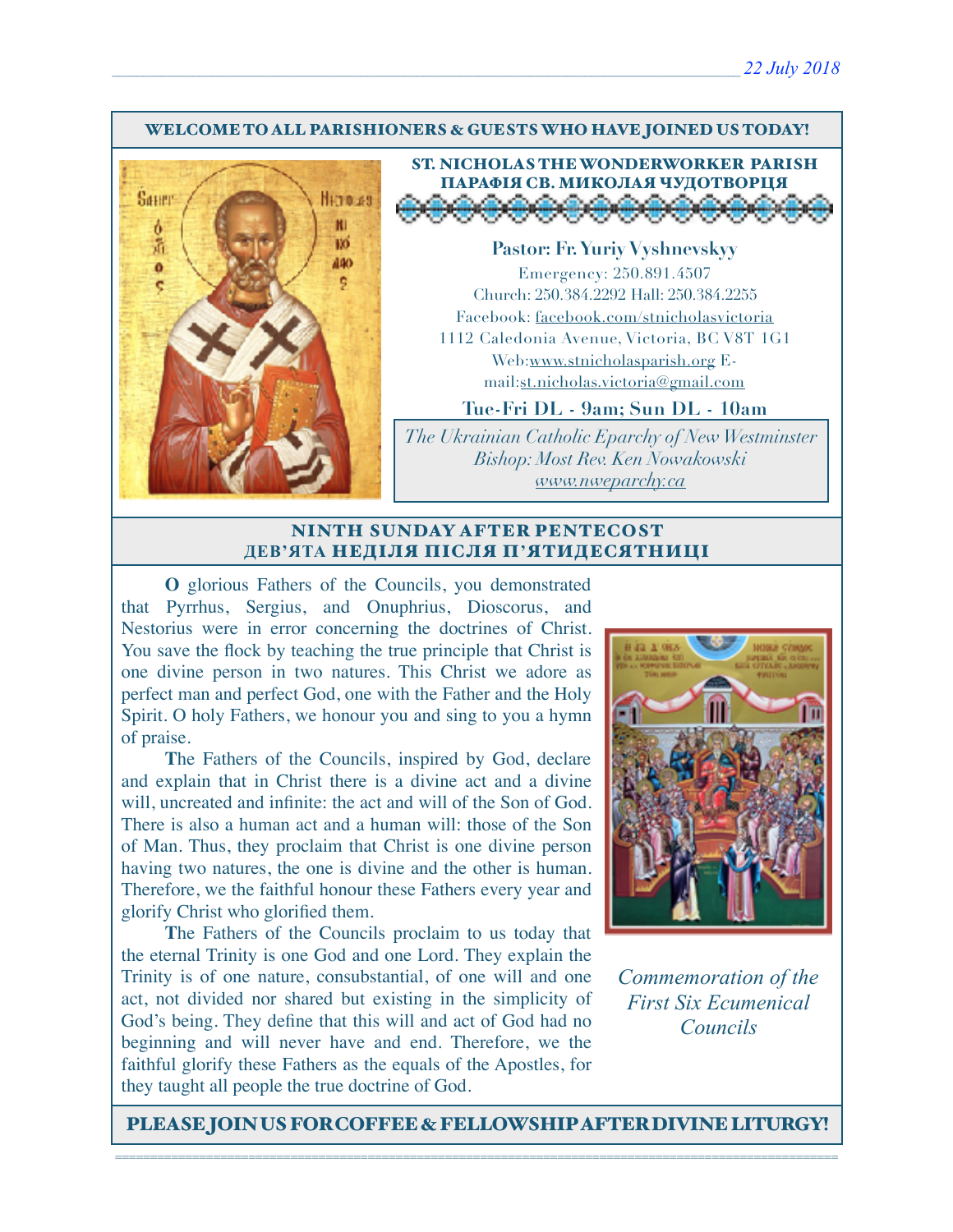| <b>SUNDAY HYMNS</b>                                                                                                                                                                                                                                                                                                                                                                                                                                                                                                                                                                                                                                                                                                                                                                                                                         |                |                                                                           |                                                             |                                       |               |  |
|---------------------------------------------------------------------------------------------------------------------------------------------------------------------------------------------------------------------------------------------------------------------------------------------------------------------------------------------------------------------------------------------------------------------------------------------------------------------------------------------------------------------------------------------------------------------------------------------------------------------------------------------------------------------------------------------------------------------------------------------------------------------------------------------------------------------------------------------|----------------|---------------------------------------------------------------------------|-------------------------------------------------------------|---------------------------------------|---------------|--|
| <b>OPENING HYMN</b>                                                                                                                                                                                                                                                                                                                                                                                                                                                                                                                                                                                                                                                                                                                                                                                                                         |                |                                                                           | Увійди Єрею / Come My Friends pg. 238-239                   |                                       |               |  |
| <b>COMMUNION HYMN</b>                                                                                                                                                                                                                                                                                                                                                                                                                                                                                                                                                                                                                                                                                                                                                                                                                       |                |                                                                           | Витай Між Нами / With Solemn Greeting. pg. 244-245          |                                       |               |  |
| <b>CLOSING HYMN</b>                                                                                                                                                                                                                                                                                                                                                                                                                                                                                                                                                                                                                                                                                                                                                                                                                         |                | Наче Повний Голос Дзвону / Having Shared Your Loving Kindness pg. 270-271 |                                                             |                                       |               |  |
| Please join us today in singing our Sunday hymns!                                                                                                                                                                                                                                                                                                                                                                                                                                                                                                                                                                                                                                                                                                                                                                                           |                |                                                                           |                                                             |                                       |               |  |
| <b>SUNDAY &amp; DAILY SCHEDULE</b>                                                                                                                                                                                                                                                                                                                                                                                                                                                                                                                                                                                                                                                                                                                                                                                                          |                |                                                                           |                                                             |                                       |               |  |
| <b>SUNDAY, July 22</b>                                                                                                                                                                                                                                                                                                                                                                                                                                                                                                                                                                                                                                                                                                                                                                                                                      |                |                                                                           | Divine Liturgy - for the Parishioners of St Nicholas Parish |                                       | 10:00 AM      |  |
| MONDAY, July 23                                                                                                                                                                                                                                                                                                                                                                                                                                                                                                                                                                                                                                                                                                                                                                                                                             |                | <b>NO SERVICESS</b>                                                       |                                                             |                                       |               |  |
| TUESDAY, July 24                                                                                                                                                                                                                                                                                                                                                                                                                                                                                                                                                                                                                                                                                                                                                                                                                            |                | Divine Liturgy of St. John Chrysostom                                     |                                                             |                                       | 9:00 AM       |  |
| <b>WEDNESDAY, July 25</b>                                                                                                                                                                                                                                                                                                                                                                                                                                                                                                                                                                                                                                                                                                                                                                                                                   |                |                                                                           | Divine Liturgy of St. John Chrysostom                       |                                       | 9:00 AM       |  |
| THURSDAY, July 26                                                                                                                                                                                                                                                                                                                                                                                                                                                                                                                                                                                                                                                                                                                                                                                                                           |                |                                                                           | Divine Liturgy of St. John Chrysostom                       |                                       | 9:00 AM       |  |
| FRIDAY, July 27                                                                                                                                                                                                                                                                                                                                                                                                                                                                                                                                                                                                                                                                                                                                                                                                                             |                |                                                                           |                                                             | Divine Liturgy of St. John Chrysostom |               |  |
| <b>SATURDAY, July 28</b>                                                                                                                                                                                                                                                                                                                                                                                                                                                                                                                                                                                                                                                                                                                                                                                                                    |                | <b>NO SERVICESS</b>                                                       |                                                             |                                       |               |  |
| <b>SUNDAY, July 29</b>                                                                                                                                                                                                                                                                                                                                                                                                                                                                                                                                                                                                                                                                                                                                                                                                                      |                | Divine Liturgy - for the Parishioners of St Nicholas Parish<br>10:00 AM   |                                                             |                                       |               |  |
| Please Note: to request a Divine Liturgy for a special intention, please see Fr. Yuriy to arrange for it!                                                                                                                                                                                                                                                                                                                                                                                                                                                                                                                                                                                                                                                                                                                                   |                |                                                                           |                                                             |                                       |               |  |
| <b>SUNDAY EPISTLE READERS</b>                                                                                                                                                                                                                                                                                                                                                                                                                                                                                                                                                                                                                                                                                                                                                                                                               |                |                                                                           |                                                             |                                       |               |  |
| <b>DATE</b>                                                                                                                                                                                                                                                                                                                                                                                                                                                                                                                                                                                                                                                                                                                                                                                                                                 | <b>READING</b> |                                                                           | <b>UKRAINIAN</b>                                            | <b>ENGLISH</b>                        |               |  |
| <b>SUNDAY, July 22</b>                                                                                                                                                                                                                                                                                                                                                                                                                                                                                                                                                                                                                                                                                                                                                                                                                      | Heb. 13:7-16   | Glikeria Iwanuck                                                          |                                                             |                                       | Peter Iwanuck |  |
| <b>SUNDAY, July 29</b>                                                                                                                                                                                                                                                                                                                                                                                                                                                                                                                                                                                                                                                                                                                                                                                                                      | 1 Cor. 4:9-16  | Andrij Pelekhatyi                                                         |                                                             | <b>Caroline Smudy</b>                 |               |  |
| <b>SUNDAY, August 5</b>                                                                                                                                                                                                                                                                                                                                                                                                                                                                                                                                                                                                                                                                                                                                                                                                                     | 1 Cor. 9:2-12  | Motria Koropecky                                                          |                                                             | <b>Rita Vanderven</b>                 |               |  |
| <b>SUNDAY, August 12</b>                                                                                                                                                                                                                                                                                                                                                                                                                                                                                                                                                                                                                                                                                                                                                                                                                    | 1 Cor. 15:1-11 | Yuliya Pelekhata                                                          |                                                             | Darryl Huculak                        |               |  |
| Thank you, Epistle readers, for your service in proclaiming God's Word!                                                                                                                                                                                                                                                                                                                                                                                                                                                                                                                                                                                                                                                                                                                                                                     |                |                                                                           |                                                             |                                       |               |  |
| <b>2018 PARISH COUNCIL EXECUTIVE</b>                                                                                                                                                                                                                                                                                                                                                                                                                                                                                                                                                                                                                                                                                                                                                                                                        |                |                                                                           | PASTORAL MINISTRY & HOLY MYSTERIES                          |                                       |               |  |
| SECRETARYRichard DeMerchant - 250.893.3484<br>BAPTISMSby appointment<br>MARRIAGESsix months notice should<br>FINANCIAL SECRETARYDavid Newberry - 250.598.8197<br>be given to the parish priest, and he should be<br>FUNDRAISING/HALL RENTALRobert Herchak - 250.386.7872<br>contacted before any other arrangements are made<br>MAINTENANCEMurray Chapman - 250.658.4769<br>FUNERALSby appointment<br>LITURGICAL COMMITTEEMotria Koropecky - 250.658.3051<br>MEMBER AT LARGECindy Lazaruk - 778.677.9072                                                                                                                                                                                                                                                                                                                                    |                |                                                                           |                                                             |                                       |               |  |
| Bequests & Wills: Leaving a bequeath is a process of giving a donation through your will. It is<br>simply a distribution from your estate to a charitable organization through your last will and testament. It<br>can be as small or as large a donation as you wish. It is important that you talk to your lawyer about the<br>process. In your kindness please remember St Nicholas the Wonderworker Ukrainian Catholic Church in<br>your bequeath and will. If anyone wishes to make such a bequeath in their will, the following clause may<br>be included or added to a will: "I give, devise, and bequeath to St Nicholas the Wonderworker Ukrainian<br>Catholic Parish - 1112 Caledonia Avenue, Victoria BC, V8T 1G1, the sum of \$ (or % of my<br>estate), to be used for the benefit of the parish and it's pastoral activities." |                |                                                                           |                                                             |                                       |               |  |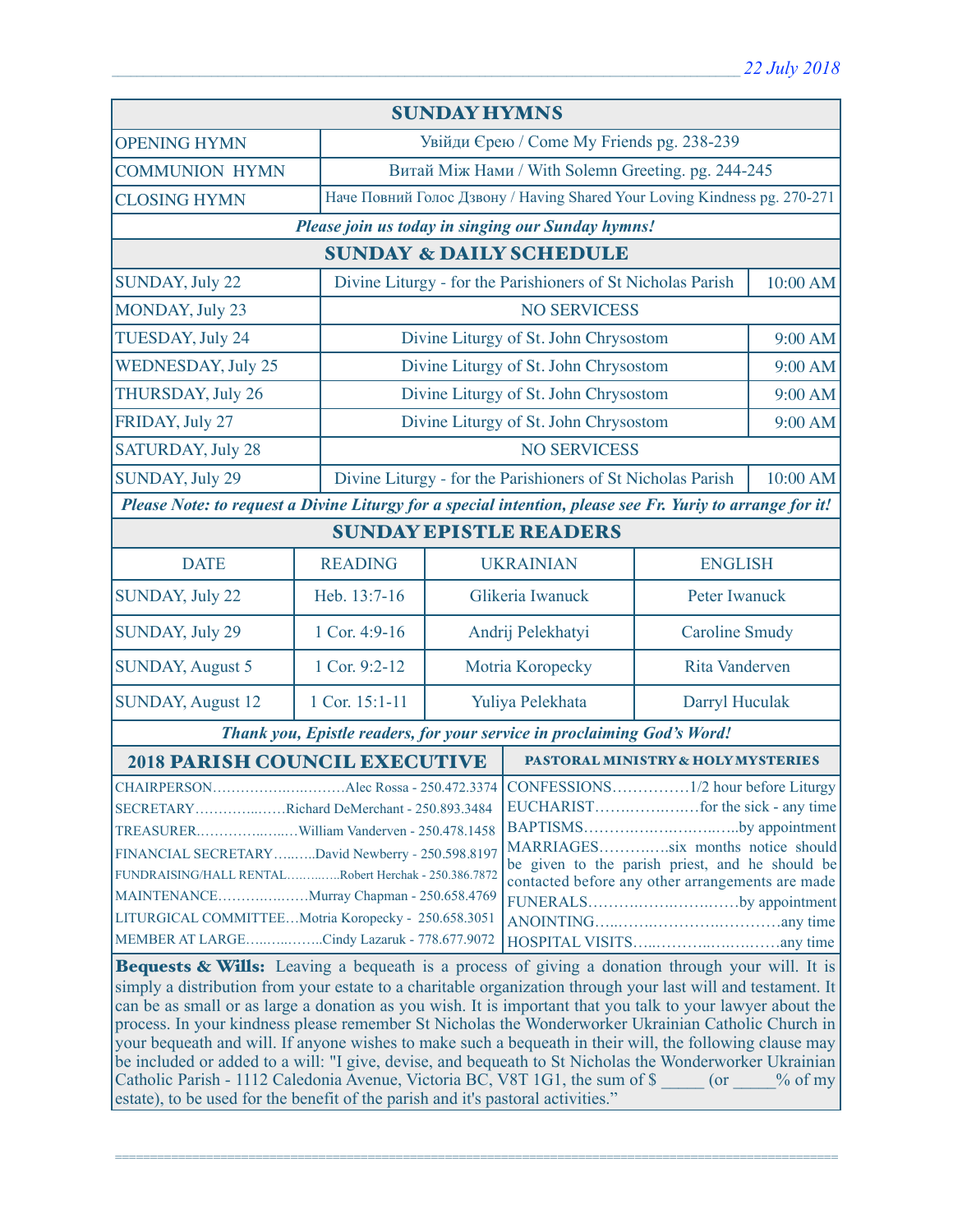# **Vibrant Parish Prayer**

**O** God, Creator of Heaven and Earth! Because of your indescribable love for us, you sent your Only-Begotten Son, Our Lord and Saviour, Jesus Christ - The Way, The Truth, and The Life and our Salvation. In His name, we turn to You. Strengthen our hearts and minds in Christian love and in unity of purpose as we strive to build a Vibrant Parish. Give us the grace to model our lives according to the Word of God. Instill in us the desire to pray and to celebrate the Holy Mysteries as one Christian Family in our Parish Community. Inspire us to follow Your great command to be a servant to the less fortunate among us! Grant this, O Lord, through the mercies and love for mankind of Your Only-Begotten Son with whom You are blessed, together with Your All-Holy, Good and Life-Giving Spirit, now and forever and ever. Amen!



# **St. Nicholas Parish**

**A Place To Encounter The Living Christ** Through the word, the Holy Mysteries & Prayer, Serving One's Neighbor, Leadership Fostering & Serving Unity and Missionary Spirit (His Beatitude Sviatoslav)



## **Молитва Живої Парафії**

**Г**осподи Ісусе Христе, Пастирю Добрий, як колись Ти пригорнув заблуканих овечок, щоб вони пізнали Твій голос і були Твоїм стадом, так і сьогодні глянь ласкаво з небесних висот на нашу парафію та зішли на неї Твого Святого Духа, щоб вона була місцем пізнання радості Доброї Новини. Скріплюй нас Твоєю присутністю та єднай нас кожночасно в молитві. Даруй нам духа служіння ближньому, щоб у нашій парафії кожний міг зустріти Тебе, милостивого Бога. Благослови наш духовний провід Твоєю мудрістю і дай, щоб ніхто з нас не шкодував ні часу, ні талантів, ні матеріальних дібр для розбудови Твого царства. Єднай нас у мирі та злагоді, щоб ми були Твоєю спільнотою любові. Всели в нас місійного духа, щоб ми стали тим світилом євангельського слова, молитви і добрих діл, що кличе кожного до участі в Божественному житті, щоб славилося, Спасе, Твоє Ім'я з безначальним Твоїм Отцем та пресвятим, благим і животворящим Твоїм Духом нині, і повсякчас, і на віки віків. Амінь.

# DIVINE LITURGY PROPERS

*The Divine Liturgy - An Anthology for Worship: Liturgy - pg. 270-318; propers - pg. 357 The Liturgy prescribed for today is that of St. John Chrysostom.* 

**Troparion, Tone 8:** You came down from on high, O Merciful One,\* and accepted three days of burial\* to free us from our sufferings.\* O Lord, our life and our resurrection,\* glory be to You.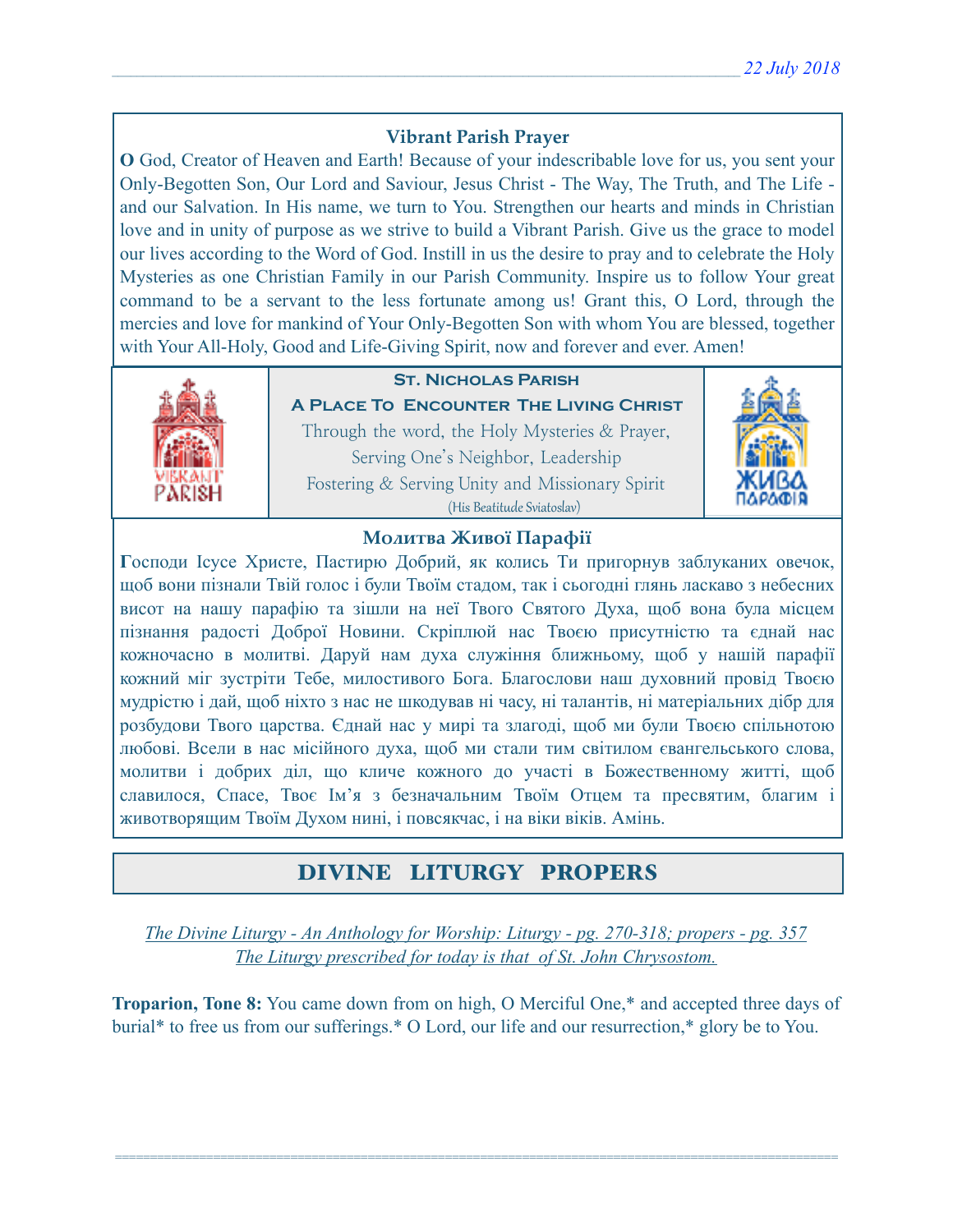**Troparion, Tone 8:** Christ our God, You are glorified above all,\* You established our fathers as beacons on earth\* and through them guided all of us to the true faith.\* Glory to You, most compassionate Lord.

**Glory: Kontakion, Tone 6:** The Son who ineffably shone from the Father\* was born two-fold of nature from a woman.\* Beholding Him, we do not reject the image of His form;\* but depicting it, we revere it faithfully.\* Therefore, the Church, holing the true faith,\* kisses the icon of Christ's becoming man.

**Now: Theotokion, Tone 6:** Undaunted patroness of Christians,\* O steadfast intermediary with the Creator,\* turn not away from the suppliant voices of sinners,\* but in your kindness come to help us who cry out to you in faith.\* Be quick to intercede, make haste to plead,\* for you are ever the patroness of those who honour you, O Mother of God.

**Prokeimenon, Tone 4:** Blessed are You, Lord God of our fathers,<sup>\*</sup> and praised and glorified is Your Name forever. *Verse:* For You are righteous in everything that You have done to us.

**Epistle - Heb. 13:7-16 - A reading from the letter of St. Paul to the Hebrews:** Brothers and sisters, remember your leaders who spoke the word of God to you. Consider the outcome of their way of life and imitate their faith. Jesus Christ is the same yesterday, today, and forever. Do not be carried away by all kinds of strange teaching. It is good to have our hearts strengthened by grace and not by foods, which do not benefit those who live by them. We have an altar from which those who serve the tabernacle have no right to eat. The bodies of the animals whose blood the high priest brings into the sanctuary as a sin offering are burned outside the camp. Therefore, Jesus also suffered outside the gate, to consecrate the people by his own blood. Let us then go to him outside the camp, bearing the reproach that he bore. For here we have no lasting city, but we seek the one that is to come. Through him (then) let us continually offer God a sacrifice of praise, that is, the fruit of lips that confess his name. Do not neglect to do good and to share what you have; God is pleased by sacrifices of that kind.

**Alleluia, Tone 1:** *Verse:* The God of gods, the Lord, spoke and summoned the earth from the rising of the sun to its setting. *Verse:* Gather to Him His devout ones, who with sacrifice make covenant with Him.

**Gospel - John 17:1-17 -** Jesus raised his eyes to heaven and said, "Father, the hour has come. Give glory to your son, so that your son may glorify you, just as you gave him authority over all people, so that he may give eternal life to all you gave him. Now this is eternal life, that they should know you, the only true God, and the one whom you sent, Jesus Christ. I glorified you on earth by accomplishing the work that you gave me to do. Now glorify me, Father, with you, with the glory that I had with you before the world began. "I revealed your name to those whom you gave me out of the world. They belonged to you, and you gave them to me, and they have kept your word. Now they know that everything you gave me is from you, because the words you gave to me I have given to them, and they accepted them and truly understood that I came from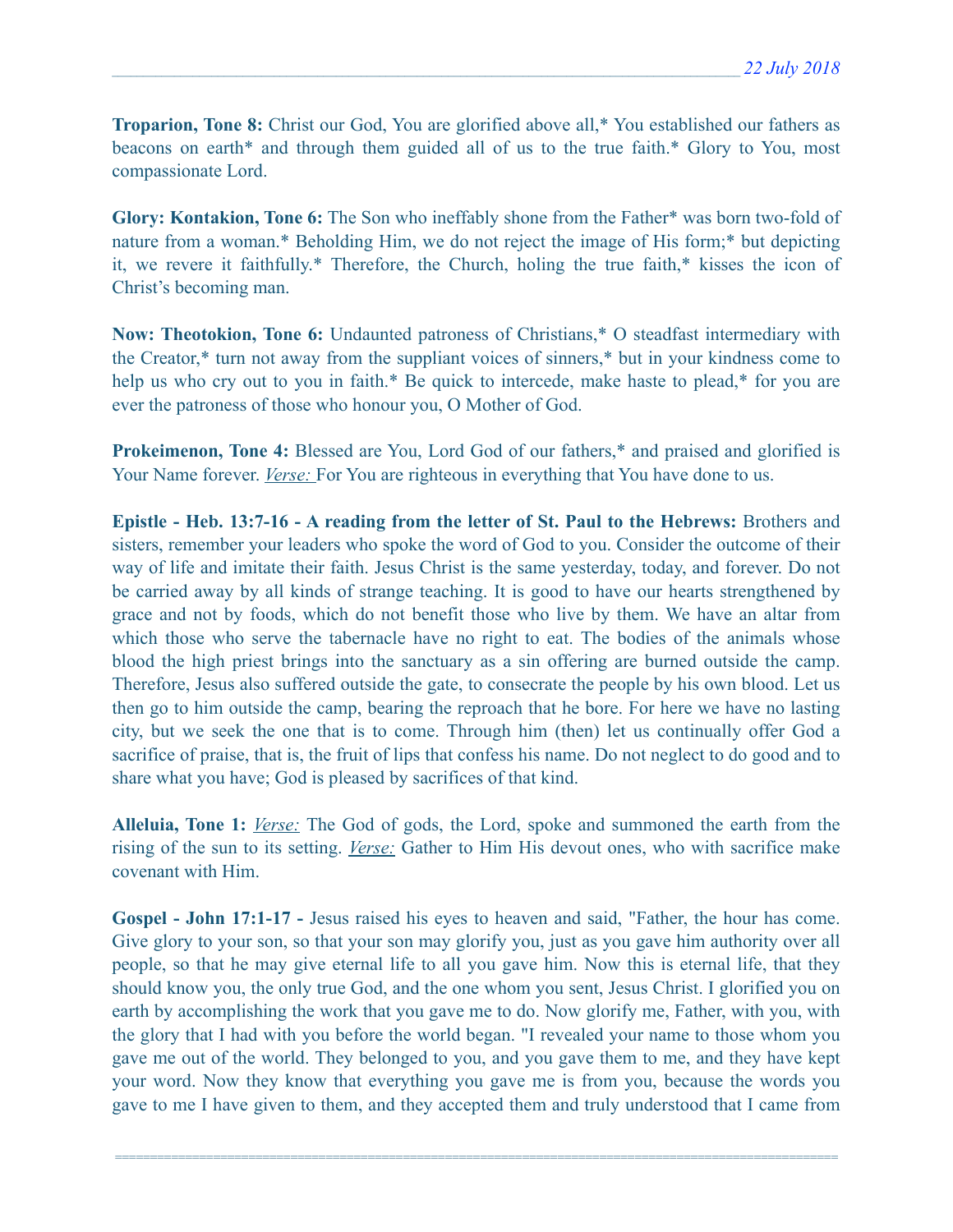you, and they have believed that you sent me. I pray for them. I do not pray for the world but for the ones you have given me, because they are yours, and everything of mine is yours and everything of yours is mine, and I have been glorified in them. And now I will no longer be in the world, but they are in the world, while I am coming to you. Holy Father, keep them in your name that you have given me, so that they may be one just as we are. When I was with them I protected them in your name that you gave me, and I guarded them, and none of them was lost except the son of destruction, in order that the scripture might be fulfilled. But now I am coming to you. I speak this in the world so that they may share my joy completely.

**Communion Hymn:** Praise the Lord from the heavens,\* praise Him in the highest.\* Rejoice in the Lord, O you just;\* praise befits the righteous.\* Alleluia, alleluia,\* alleluia.

**Prayer After Holy Communion:** Having been made worthy to partake in a mystical way of Your immaculate Body and precious Blood, O Christ our God, I acclaim and bless, worship and glorify You, and proclaim the greatness of Your saving acts, now and for ever and ever. Amen. *(more Prayers After Holy Communion on pg. 324-326 in the Anthology book).* 

 $\left| \diamond \right| \diamond \left| \diamond \right|$ 

**Тропар, глас 8:** З висоти зійшов Ти, Милосердний,\* і триденне погребення прийняв Ти,\* щоб нас звільнити від страждань.\* Життя і воскресіння наше,\*Господи, слава Тобі.

**Тропар, глас 8:** Препрославлений ти, Христе Боже наш, світила на землі - отців наших оснував ти і ними до істинної віри всіх нас направив ти. Багатомилосердний,слава тобі.

**Слава: Кондак, глас 6:** Ти – iз Отця несказанно возсіявший Син – з жени родився подвійний єством. Його видячи, не відрікаємося виду зображення, але його, благочесно написавши, вірно почитаємо. І ради того Церква, держачи істинну віру, цілує ікону вочоловічення Христового.

**Нині: Богородичний, глас 6:** Заступнице християн бездоганна, Посереднице до Творця незамінна, не погорди молінням грішних, але випереди, як Блага, з поміччю нам, що вірно Тобі співаємо. Поспішись на молитву і скоро прийди на моління, заступаючи повсякчас, Богородице, тих, що Тебе почитають.

**Прокімен, глас 4:** Благословен єси, Господи, Боже отців наших, і хвальне, і прославлене ім'я твоє на віки. *Стих:* Бо Ти праведний у всьому, що Ти зробив для нас.

**Апостол - Євр. 13:7-16 - До Євреїв послання Святого Апостола Павла читання:** Браття і сестри, спогадуйте наставників ваших, що вам говорили Слово Боже; і, дивлячися на кінець їхнього життя, переймайте їхню віру. Ісус Христос учора, і сьогодні, і навіки Той Самий! Не захоплюйтеся всілякими та чужими науками. Бо річ добра зміцняти серця благодаттю, а не стравами, що користи від них не одержали ті, хто за ними ходив. Маємо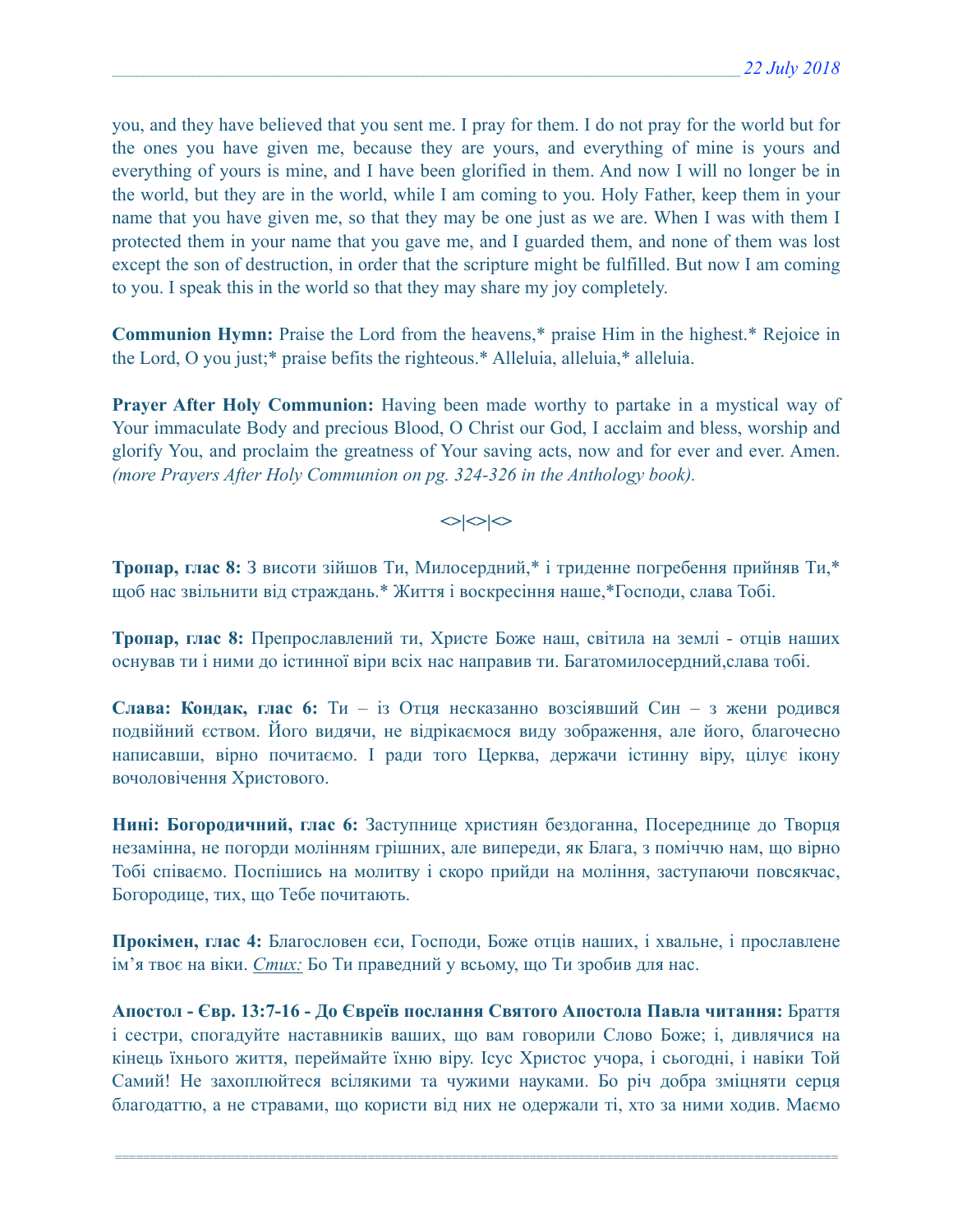жертівника, що від нього годуватися права не мають ті, хто скинії служить, бо котрих звірят кров первосвященик уносить до святині за гріхи, тих м'ясо палиться поза табором, тому то Ісус, щоб кров'ю Своєю людей освятити, постраждав поза брамою. Тож виходьмо до Нього поза табір, і наругу Його понесімо, бо постійного міста не маємо тут, а шукаємо майбутнього! Отож, завжди приносьмо Богові жертву хвали, цебто плід уст, що Ім'я Його славлять. Не забувайте ж і про доброчинність та спільність, бо жертви такі вгодні Богові.

**Алилуя, глас 1:** *Стих:* Бог богів, Господь мовив, і призвав землю від сходу сонця до заходу. *Стих:* Зберіть Йому преподобних Його, що заповідують завіт Його в жертвах.

**Євангеліє - Івана 17:1-17 -** Того часу Ісус, підвівши очі свої до неба, проказав: «Отче, прийшла година! Прослав свого Сина, щоб Син твій тебе прославив, згідно з владою, що її ти дав йому над усяким тілом: дарувати життя вічне тим, яких ти передав йому. А вічне життя у тому, щоб вони спізнали тебе, єдиного, істинного Бога, і тобою посланого – Ісуса Христа. Я тебе на землі прославив, виконавши те діло, яке ти дав мені до виконання. Тепер же прослав мене, Отче, у себе – славою тією, що її я мав у тебе перед тим, як постав світ! Я об'явив твоє ім'я людям, яких ти від світу передав мені. Вони були твої, ти ж передав мені їх, і зберегли вони слово твоє. Нині збагнули вони, що все, тобою дане мені – від тебе; слова бо, тобою мені дані, я їм дав, і сприйняли вони їх, і справді збагнули, що від тебе я вийшов, і увірували, що ти мене послав. Молю ж за них: не за світ молю, лише за тих, яких ти передав мені, бо вони – твої. І все моє – твоє, твоє ж – моє, і в них я прославився. Я вже більш не у світі, а вони у світі, і я до тебе йду. Отче Святий! Заради імени твого бережи їх, тих, що їх ти мені передав, щоб були одно, як ми! Бувши з ними у світі, я беріг їх у твоє ім'я; тих, яких ти передав мені, я їх стеріг, і ніхто з них не пропав, лише син загибелі, щоб збулося Писання. Тепер же іду до тебе, і кажу те, у світі бувши, щоб вони радощів моїх мали у собі вщерть.

**Причасний:** Хваліте Господа з небес,\* хваліте Його на висотах. Возрадуйтеся праведні у Господі, правим належить похвала. Алилуя, алилуя, алилуя!

**Молитва По Святім Причастю:** Таїнственно удостоївшись бути причасником Твого пречистого тіла і чесної крови, Христе Боже, оспівую і благословлю, поклоняюся, і славлю, і величаю спасіння Твої, Господи, нині і повсякчас, і на віки вічні. Амінь. *(більше Молитов По Святім Причастю на ст. 80-87 в маленькій книжечці "Божественна Літургія")*.

# ANNOUNCEMENTS

✦**PRAYER REQUEST:** Please keep in your prayers GORD HRYHORYSHEN, CORNELL BABIE and other members of our parish, our family and friends who are ailing, in hospitals, nursing homes and those who are not able to join actively in their community.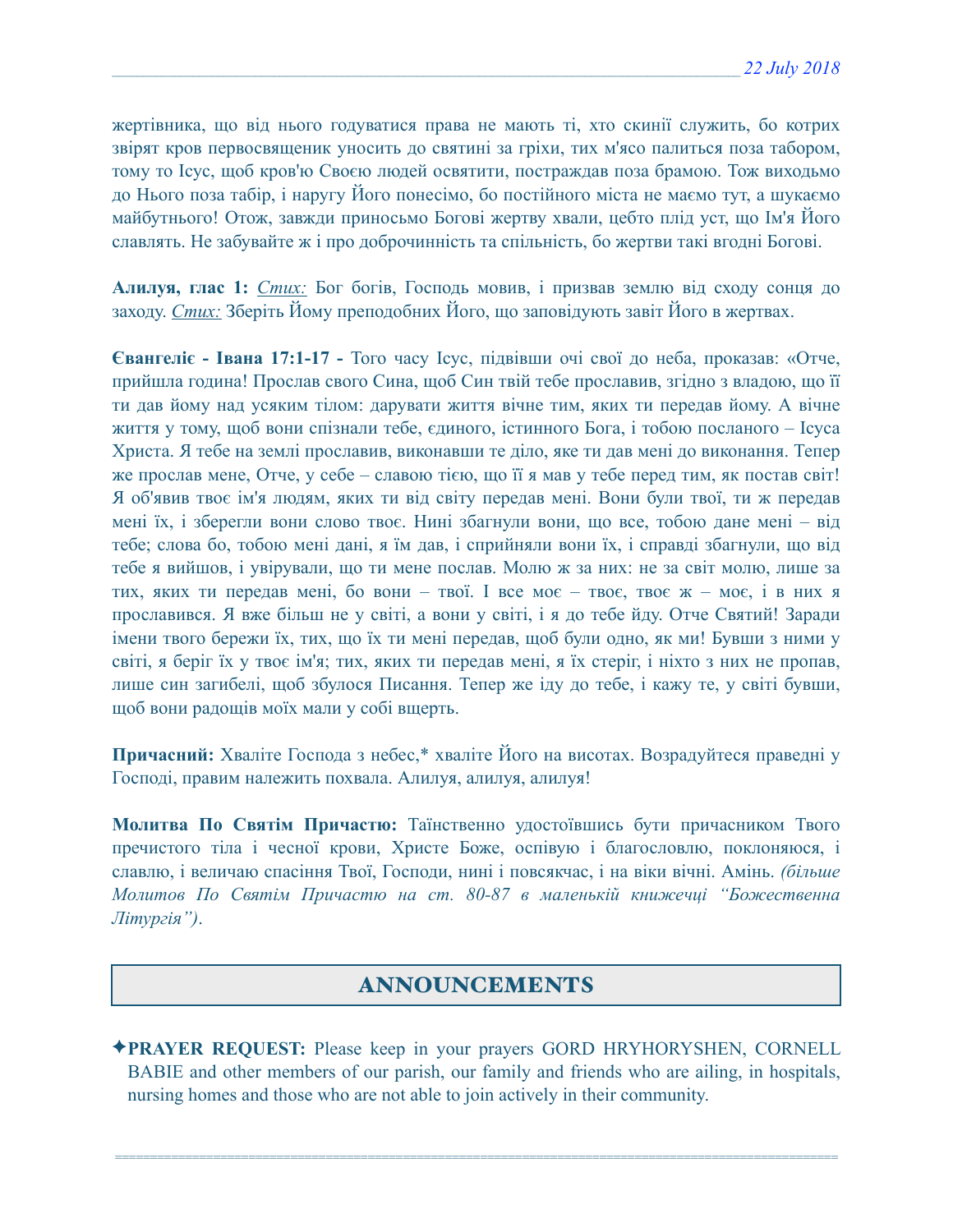- ✦**ST. NICHOLAS BOOK STORE:** The Divine Liturgy An Anthology of Worship **\$25**; "Christ Our Pascha" Catechism of the Ukrainian Catholic Church/"Христос Наша Пасха" Катехизм Української Католицької Церкви - **\$25**; "Sing to Our God" hymn book - **\$15**; Молитовник "Прийдіте Поклонімся" - **\$10**.
- ✦**TRAVELING ICON:** Anyone interested in gracing their home with Christ The Teacher Icon can call Darlene DeMerchant at 250.727.3837.
- ✦**PARISH CALENDAR OF BIRTHDAYS & ANNIVERSARIES:** If you would like to be included in our Parish Calendar of Birthday and Anniversary celebrations, please put date in our calendar located at the church vestibule. Each week, we will list the names in our parish bulletin so we can celebrate these happy occasions together!
- ✦**JOIN OUR CHOIR:** Do you enjoy singing? Please consider joining our St Nicholas Parish Choir and remember that we ALWAYS looking for new members! Contact Motria Koropecky for details at 250.658.3051.
- ✦**CATECHISM ANNOUNCEMENT:** "*And they were bringing to Him also the infants, in order that He may be touching them; but after the disciples saw it, they rebuked them. But Jesus called them to Himself and said, Let alone the little children to come to Me, and cease hindering them; for of such is the kingdom of God*." We are happy to welcome all children to our St. Nicholas The Wonderworker catechism program. Weekly classes are scheduled Sunday morning during Divine Liturgy. We want your children to learn more about their Catholic faith, sacred scripture, feast days, and religious practices and customs of the Ukrainian Catholic church. If you have any questions, please do not hesitate to contact Marian Chalifoux at 250.507.1005.
- ✦**THRIFTY'S PRE-PAID FOOD CARDS** We all have to buy groceries. Why not have 6% of it returned back to the church at no extra charge! Cards are available in \$100, \$200, and \$500 denominations. Talk to Alec after today's liturgy to pre- order your cards. We need to sell A LOT of them! We encourage you to consider purchasing them for yourselves as gifts too.
- ✦**BE A STEWARD:** Have you ever wondered what more can you do to help our parish? Here are some suggestions: **Steward** of property security; **Steward** of grounds cleaning; **Steward** of cleaning church; **Steward** of church linen; **Steward** of outreach; **Steward** of caring; **Steward** of prayer; **Steward** of service. Quite often, our homebound or senior members, once active in their younger years, want to find purpose in their senior years. It's not only about doing but about "BEING" present to others. Contact Fr. Yuriy **OR** Darlene DeMerchant for more information. You will be amazed how "BEING" can make a difference.
- ✦**PARISH LIBRARY:** please visit our parish library and browse through the books on spirituality, church history, iconography, history of the Ukrainians in Canada, children's books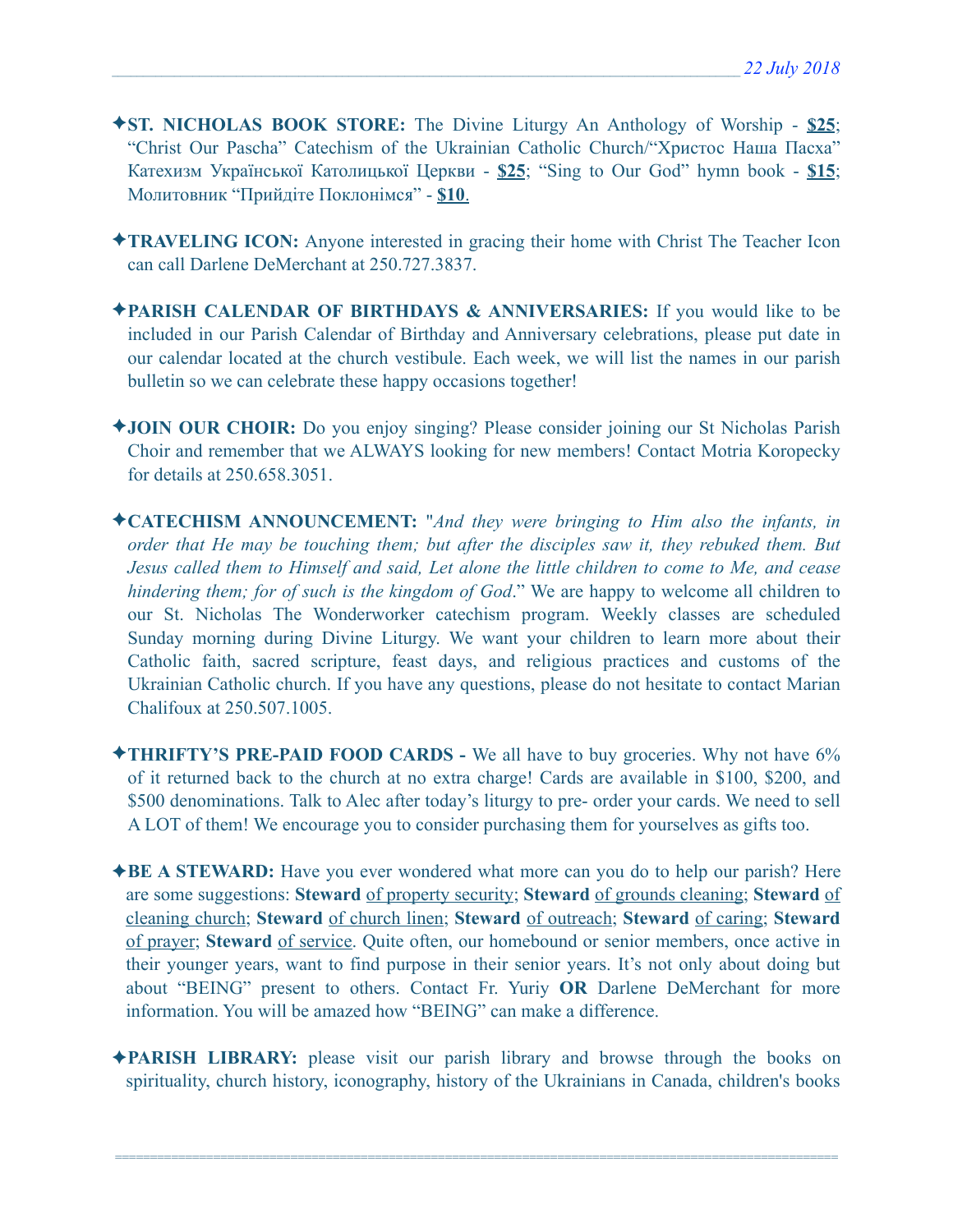and more… The library is located in the church vestibule. Please use a library book sign out form when borrowing a book.

- ✦**SUNDAY COFFEE VOLUNTEERS** act as hosts and serve light refreshments following the Sunday morning Divine Liturgy, providing an opportunity for the faithful to socialize with friends and visitors following their shared worship experience. We thank all of our parishioners who kind volunteer to serve refreshments. Whether you are new to the Parish, or are a longtime members, please join us for coffee. Please speak with Robert if you would like to volunteer.
- ✦**WE SHARE THE AIR:** Please keep it healthy and fragrant free. Someone in this area is scent-sitive. The chemicals used in scented products can make some people sick, especially those with fragrance sensitivities, asthma, allergies and other respiratory ailments. PLEASE DO NOT \*wear perfume, cologne, lotion, aftershave and other fragrances; \*USE unscented personal care products. Be Sensitive to Others. Thank you for your understanding. *St. Nicholas parish.*
- ✦**JULY 15, SUNDAY DONATIONS** Coffee: \$32.30; Vigil lights: \$12.00; Loose collection: \$50.00; Envelope collection: \$522.00; Pre-authorized donations July 9 to July 15: \$120.00 **Total: \$736.30**

## CAMP ST. VOLODYMYR - August 19-26, 2018

If you are between the ages of 7-15 this is a summer must do! Camp St. Volodymyr is a great opportunity for campers to experience God through nature and the companionship of others. Campers will learn about the Ukrainian language and culture along with games, hikes, sports, arts and crafts, camp fires, water activities and much more!

Come join us August 19-26, 2018 in celebrating our 34th year of offering camp to children in our Eparchy! Register today and use the promo code **July 2018** to get \$50 off your registration. Register online using Eventbrite. Search "Camp St. Volodymyr BC 2018."

For more information contact Jennifer Caldwell @ 604.220.0584 or [jennsawka@hotmail.com.](mailto:jennsawka@hotmail.com)

## **WAYS TO SUPPORT OUR CAMP**

### **DONATE Food**

We are always happy to accept food donations of fresh fruits and vegetables, breakfast items; cereal, syrup, pancake mix, jam, Nutella, lunch items; chicken soup, Kraft dinner, cheese, drinks;